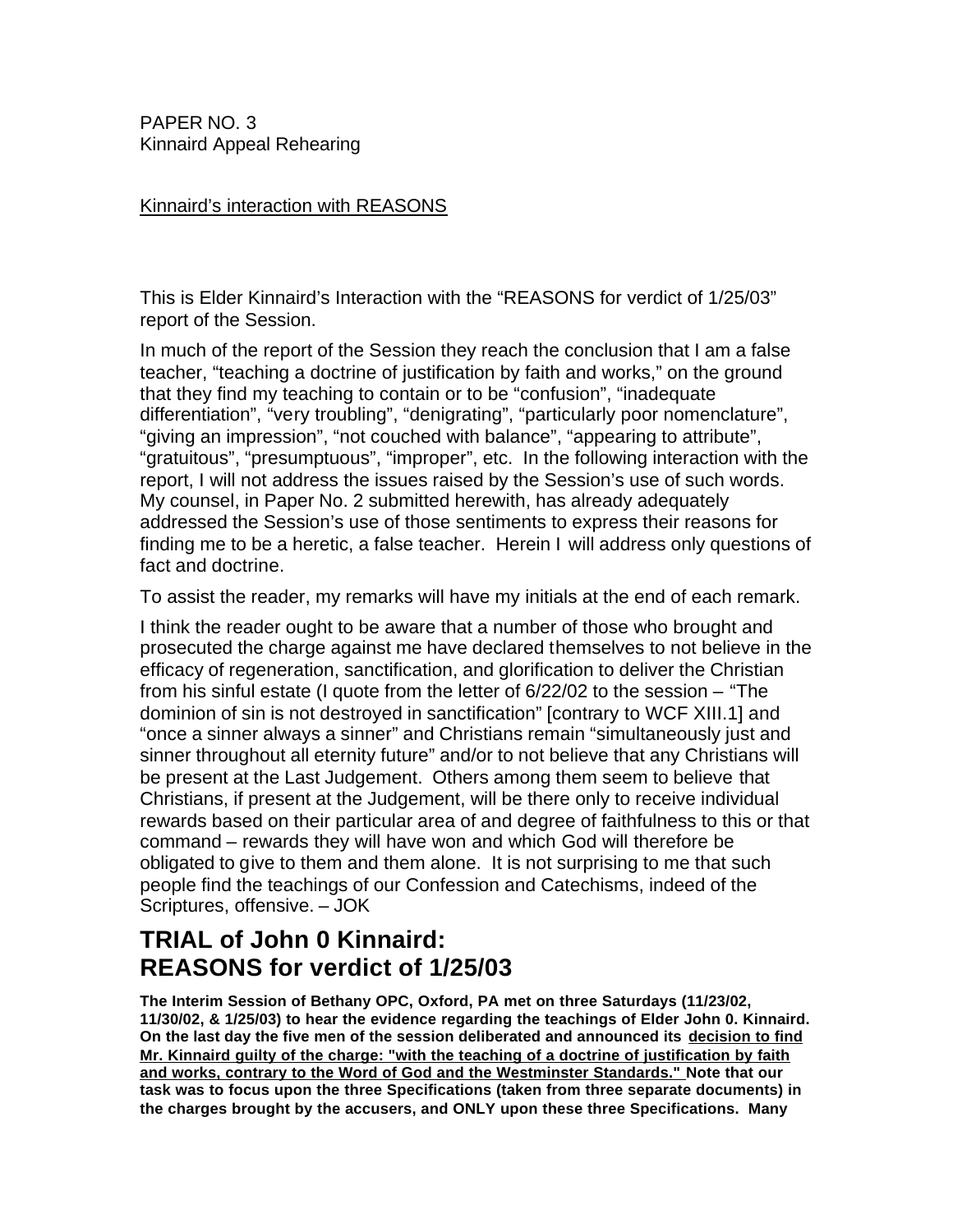**other statements made by Elder Kinnaird may have been above reproach and largely beneficial to the Body of Christ.**

**The following are the session's reasons for coming to such a verdict:**

## **1) An overall assessment of the importance of the matter**

**The WLC #77 states:**

## **Q. 77. Wherein do justification and sanctification differ?**

**A. Although sanctification be inseparably joined with justification, yet they differ, in that God in justification imputeth the righteousness of Christ; in sanctification his Spirit infuseth grace, and enableth to the exercise thereof; in the former, sin is pardoned; in the other, it is subdued: the one doth equally free all believers from the revenging wrath of God, and that perfectly in this life, that they never fall into condemnation; the other is neither equal in all, nor in this life perfect in any, but growing up to perfection.**

**Here our standards speak in terms of the perfection of justification and the "imperfection" of sanctification. The judicatory concluded that there was error, as well as confusion, in the statements of Elder Kinnaird that inadequately differentiated justification and sanctification.**

Remark - I would refer the reader to my Brief in the first of the listed attachments of my appeal to Presbytery, especially in my response to the first statement in the first specification wherein I react with LC Q&A 77 and to my Theological Statements, (Sections on God's Purpose, Work of Christ, Justification, Sanctification, Saving Faith, Summarizing God's Answer, etc.) which were distributed previously to Presbytery by my pastor, to see that I do make quite adequate differentiation between justification and sanctification. In fact, it is I who first brought Q&A 77 into the discussion at the trial precisely to demonstrate to the judicatory that while justification and sanctification are inseparably joined, they are sharply differentiated. Justification is by imputation of the righteous active and passive obedience of Christ, and by that imputation of an alien righteousness to us we are perfectly and permanently delivered, on the day of our conversion, from the guilt of our sin. Sanctification, on the other hand, though not perfect in this life, continues that which began at regeneration and will culminate, through glorification, in a perfect real and personal righteousness of which we are the possessors of this gift of God whereby we are conformed to the image of the Son. Sanctification is, unlike justification, imperfect in this life. Sanctification, unlike justification which is by imputation, is by an infusion of grace – a work of the Holy Spirit. In sanctification, the dominion of sin is broken. The grace infused in sanctification enables the Christian to walk with God, though not perfectly, in this life, as promised in the gospel. It is precisely this differentiation between justification and sanctification that so offends my accusers as is evident by the point they raise in the first quotation in specification one. For the court to say I fail to differentiate, when my differentiation is what brought forth the charge, seems hard to understand. My three documents containing my entire testimony to the court (consisting of the Testimony of 11/30/02, the Testimony of 1/25/03, and my BRIEF filed on 1/25/03 – all attached to the appeal to the Presbytery) together with my Theological Statements made my differentiation of sanctification and justification clear to any who were present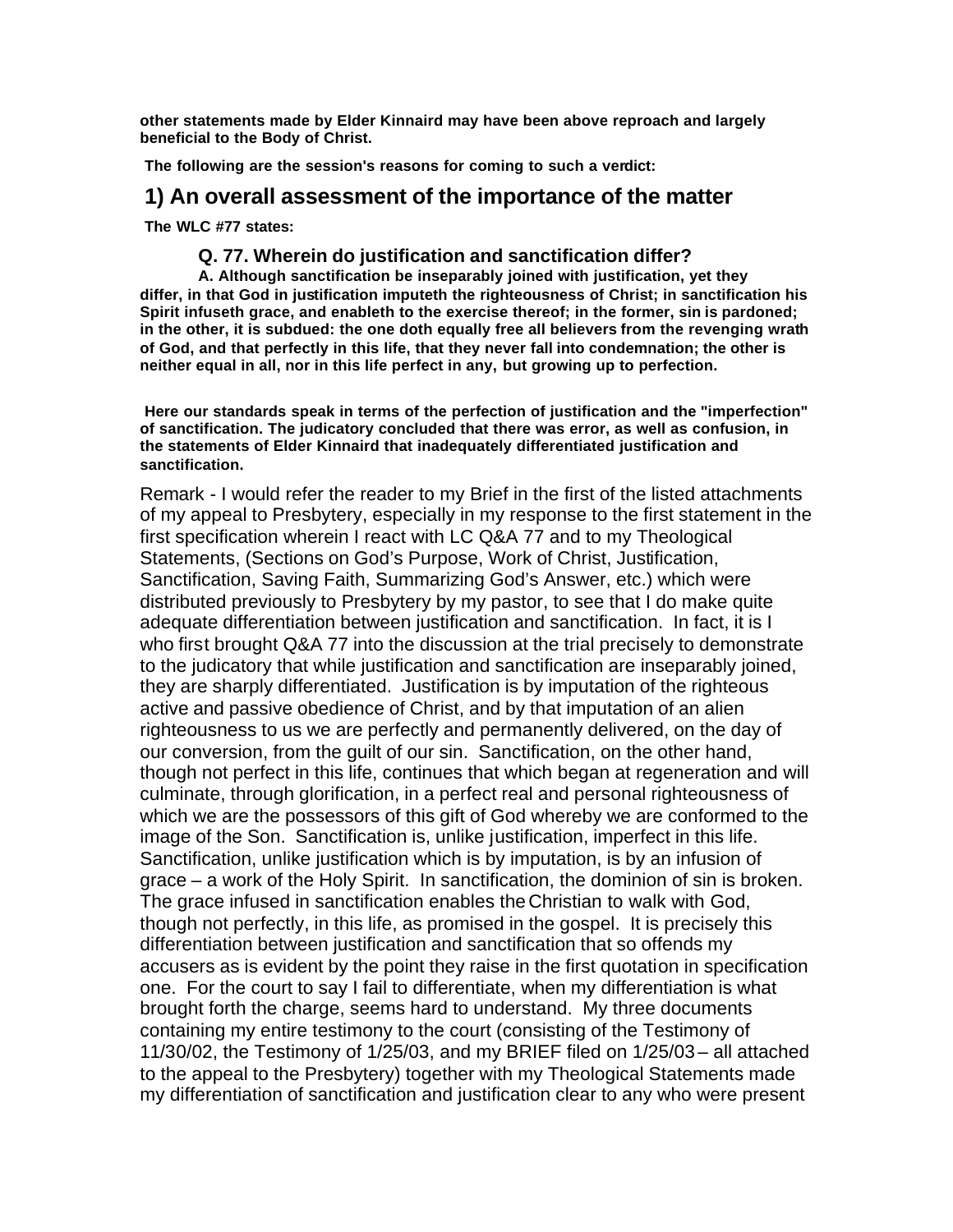at the trial. Further the e-mail of 1/6/02, which the court had together with the four other e-mails, which the court did not have, also make this differentiation clear. Unfortunately, this concern about a failure to differentiate was not raised in the course of the trial. Otherwise we would have supplied the court with these other e-mails. The accusers clearly saw my differentiation. They just don't like the results thereof.

All three documents cited as evidence in the charge (Theological Statements, sermon, and e-mails) are available to those who wish them from (email address deleted) or, if unable to receive documents by e-mail, call (phone number deleted).

I would also point out that the Catechism does not speak of sanctification as being "imperfect". It speaks of it being imperfect *in this life*. God's gift to every Christian, is to change the Christian from being totally corrupt to being totally righteous through the combined effect of regeneration, sanctification, and glorification. That will be perfect. This together with the forgiveness of our sin and adoption will enable us to see and commune with God, face to face, forever. That will be perfect. - JOK

### **Specifically, the judicatory noted that Elder Kinnaird's words taught that:**

#### **A) justification was not conclusive at conversion, and thus inadequate;**

**and** 

#### **B) sanctification, by the believer's law-keeping or good works or holiness (or some combination of these), finished the acceptance that God requires for entrance to heaven.**

Remark - The Session declares that my words teach that justification was not conclusive at conversion and that Christians are sanctified by their good works. They furnish no words of mine that either explicitly or implicitly teach such doctrines. Not merely are such words not found in the trial documentation, they are not found in forty seven years of proclaiming the good news of the salvation accomplished by Christ and applied to man by His Holy Spirit. The Session does not supply such words because such words are not to be found. Quite to the contrary, I everywhere teach that justification at conversion is absolutely final, conclusive and irreversible. Quite to the contrary, I teach that sanctification produces good works – not the other way around as proclaimed without evidence by the court. I ask you to read my Theological Statements and my Brief (attached to the appeal to Presbytery). These are documents the court had before them. Words such as the Court declares to be are not found therein, nor in any other words of mine. At the Presbytery meeting on February 22, I requested of the Trial Judicatory that if they have such words, they produce them. Four times since that meeting, I have requested the Moderator and the Clerk of the Trial Judicatory to produce those words. They have not done so. They cannot. Such words do not exist.

There are however, words such as follow are found in the Evidence supplied to the judicatory by the accuser:

The following statements are found in the Declaration found attached to my Theological Statements:

"To this faith nothing of saving virtue can be added. [words had been – to this faith nothing can be added.] Nothing!"

"This Declaration speaks to God's use of faith as His alone instrument of salvation."

"It is to be noted that true saving faith, in the words of the Westminster Confession of Faith, **rests** on Christ alone for three gifts – justification, sanctification, and eternal life. It is to be further noted that these three gifts are given to the Christian by virtue of the Covenant of Grace. (WCF XIV.I and II) To this resting on Christ alone for salvation nothing of saving virtue can be added by man. [words had been – To this saving faith, nothing can be added.]"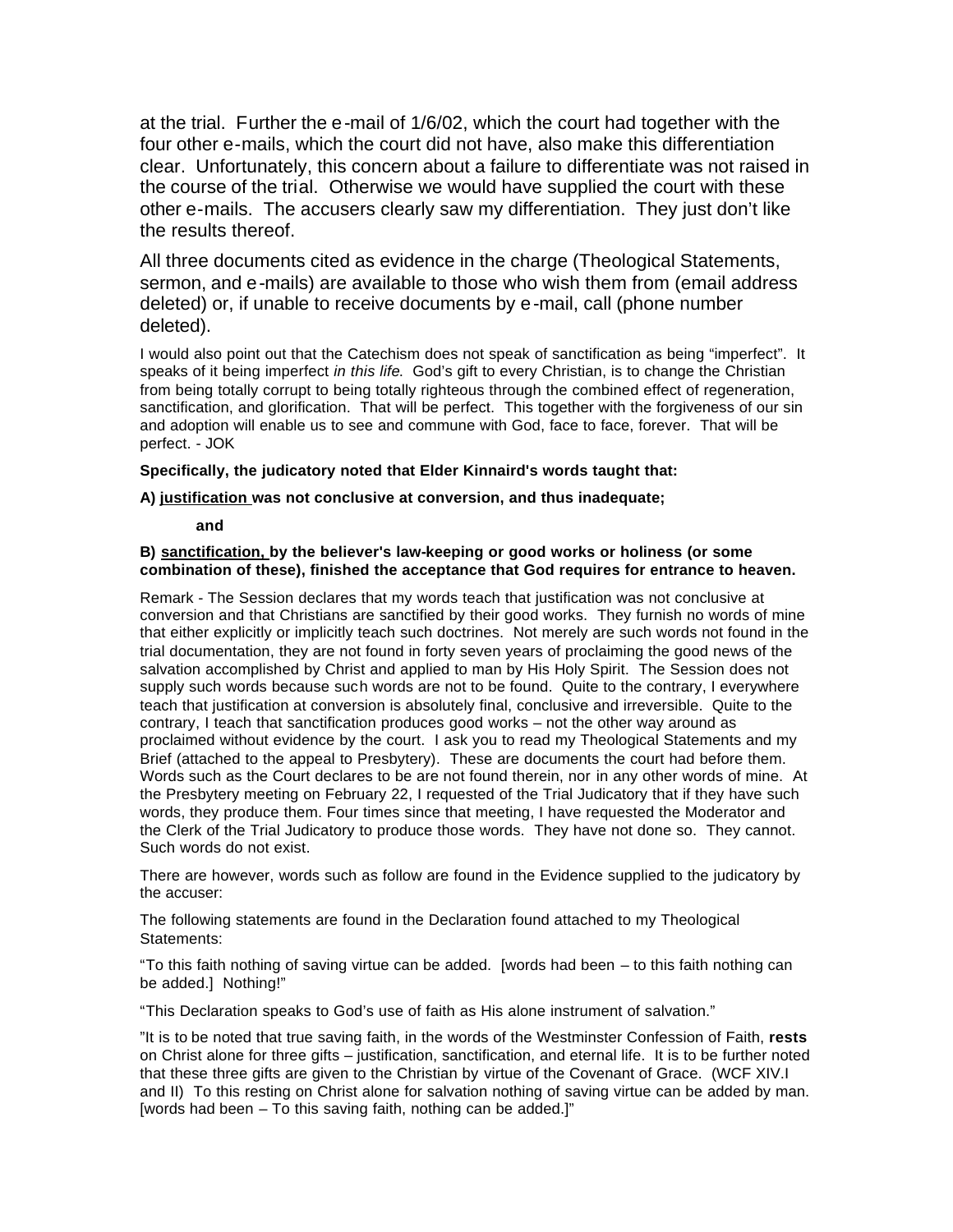In the Theological Statements are found the following (With the Statement title at the end of each):

"All those whom God calls he freely justifies, not by infusing righteousness into them but by imputing the righteousness of Christ to their account by virtue of the merit of the life and death of Christ. Neither faith, nor the act of believing, nor any other evangelical obedience, is credited to them, only the active and passive obedience of Christ. The Christian receives and rests upon Him and His righteousness alone, by faith alone, which is a gift alone of God and nothing of man." – JUSTIFICATION

"All those who are called and justified in Christ Jesus, all those who are begotten from above by the seed of the Father as applied by the Holy Spirit, have a new heart created within them and are given the gift of the Holy Spirit, in fulfillment of the promises of Ezekiel 36:16-28 and Jeremiah 31:31-34. God causes them to be really and personally sanctified, not by infusion of the righteousness of Christ nor by imputation of the same, but by the action of the Holy Spirit upon them, through faith, based on the virtue of Christ's death and resurrection. This Holy Spirit dwelling within them causes them to walk in righteousness before the Lord, keeping His laws and His ordinances…. Sanctification is the gift of God given through faith in the Lord Jesus Christ based on the merits of Christ to all the Children of God in this day and age. Through this sanctification the dominion of this body of sin (original sin dwelling therein) is destroyed and the people of God are, in this life, now, quickened and strengthened to the practice of true holiness without which no man shall see the Lord. This sanctification is imperfect in this life and yet through the continual work of the Holy Spirit the new man does overc ome the flesh and so we grow in grace perfecting holiness in the fear of God. The process of sanctification will be completed at the Glorification." –SANCTIFICATION

"Faith is a gift of God to the Christian given by virtue of the Covenant of Grace and based on the merits of Christ. It is a work of the Holy Spirit in the heart of the Christian both drawing him to Christ and sustaining him in Christ throughout his earthly journey. It is God's alone instrument of salvation but it is never alone but is always accompanied by all those other saving graces given by God to each and every one of His Children… To this resting on Christ alone for salvation nothing of saving virtue can be added by man. [words had been – To this faith, nothing can be added.]" – SAVING FAITH

"Thus we see that the Covenant of Grace produces the graces of salvation addressing not only man's actual sins committed, but also his sinfulness (the original sin with which he was individually created by natural generation) and his loss of an inheritance right to the Kingdom due to the imputed guilt for Adam's sin. We see that all three of God's solutions for our problems are given by grace through faith and that all are none of ourselves." – SUMMARIZING GOD'S ANSWER TO OUR PROBLEMS

"Good works always adorn the profession of the gospel and they serve the purpose of glorifying God. Believers are the workmanship of God. They are created in Christ Jesus unto good works that God has before ordained that they should walk therein, that, having their fruit unto holiness, they may have the end, eternal life. The good works of a Christian are not meritorious toward salvation but they are intrinsically good, for they are a work of God the Holy Spirit who both causes God's Children to will and to actually do them. (WCF XVI.I through VI) God's people walk with God by faith in this world. This walk is not perfect (due to indwelling sin) but it is real. Good works are not added to faith for salvation. Good works are the certain fruit of the sanctifying work of the Holy Spirit working through faith in the life of the believer and will be the evidence on the Day of Judgement that God is righteous and just in all His judgements. (Romans 2:1-16)" – GOOD WORKS

The following are from the e-mails: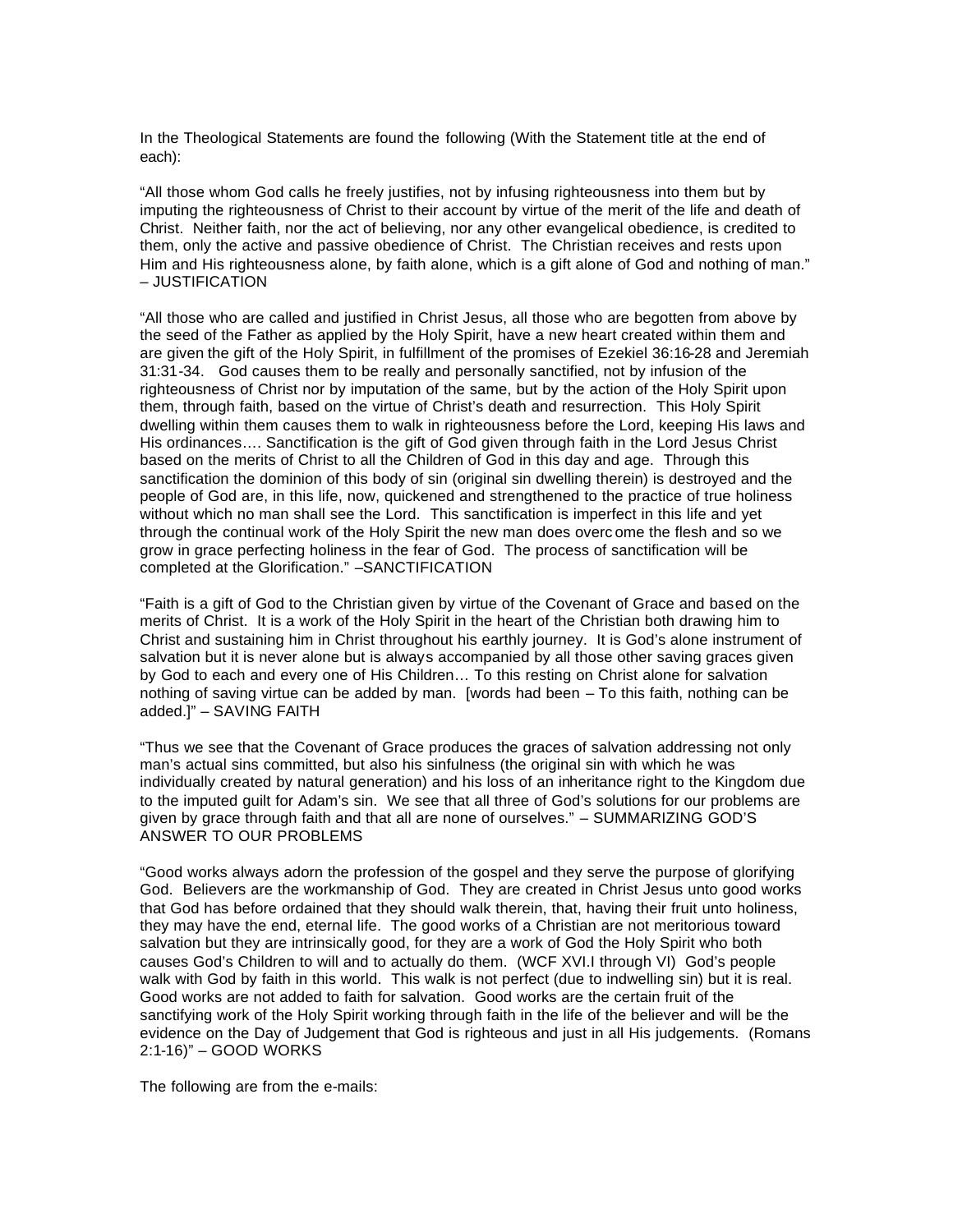"Now the justification spoken of in chapter XI is a once in time event. Logically there are about four things that happen one after the other. Temporally, they pretty much happen at one time. These are calling, repentance, faith, and justification. In this justification, we who had been under condemnation, due to the three problems mentioned, are declared to be righteous AND our legal status before God is changed from condemned to justified. That new legal status can NEVER be reversed." – 12/18/01

"And as I said, that justification by God consequent to effectual calling not only declares the man righteous, it constitutes him or moves him into the category of those justified. Since this can never be reversed or denied, he is forever there." – 12/19/01

"We have, in an e-mail to Terry Gray, through this discussion group, on December 19, spoken of Justification as being a forensic act, not a process, whereby He declares a man to be righteous. For we who were once condemned, that act of God has the effect of forever irreversibly changing our legal status before Him from condemned to justified." – 12/24/01

"Now if the dominion of the whole body of sin is destroyed and the several lusts thereof are more and more weakened and mortified, would it not follow that we would less and less sin and more and more walk in faithfulness to God's holy law? With the Holy Spirit causing us to both will to do and actually do the will of God, according to Philippians 2:13, would it not be true, as the Confession says, that we will be more and more quickened and strengthened in all saving graces to the actual practice in our lives of true holiness? WCF XIII.1. Does it not follow that God's elect will actually do those good works, in this life, for which we were created, and which God has predestined that we shall walk therein. We, we who are the Elect, and our good works, are the workmanship of God." – 12/24/01

"Our confession, which so many of my readers profess, says that we who are in Christ Jesus, are sanctified really and personally by the Spirit and Word of Christ to the practice, in this life, of true holiness without which no man shall see the Lord." – 01/06/03

From the above quotations, one can see that I actually teach the very opposite of that which the judicatory alleges I teach in their opening remarks wherein they claim to have, but fail to produce, words proving their contentions A and B.

The three pieces of sworn testimony by Elder Kinnaird, – the BRIEF, the examination of 11/30/02, and the examination 0f 01/25/03 – all attached to the appeal presented to Presbytery, also clearly refute the allegation by the judicatory that I teach precepts A and B

One of the problems we had with this court in the course of the trial was that early on, by rulings of the Moderator, they shifted the burden of proof from the accuser, to the accused (See the sixth listed attachment to the appeal to Presbytery, objections 6 and 7, as well as the introduction to the BRIEF, also attached to the appeal). In the matter of this claim by the court that they have words of mine that prove that I teach these two false doctrines, they offer nothing as proof. They leave it to me to prove I did not say such things. I can only prove that I did not say such things by requesting the commissioners to this meeting of Presbytery to read for themselves the Appeal and its attachments as well as the papers herewith submitted. – JOK

**The matter of this error might seem trivial to some observing the trial, but the Standards (as well as other doctrinal standards taken by others in Protestant Christendom; e.g., Heidelberg Catechism #1,21,30,56,60-64) make clear that such a teaching goes to the heart of Protestantism, let alone Calvinism. Thus, the judicatory believed that such an error is most grievous to sound doctrine.**

----------

## **2) Regarding the first Specification**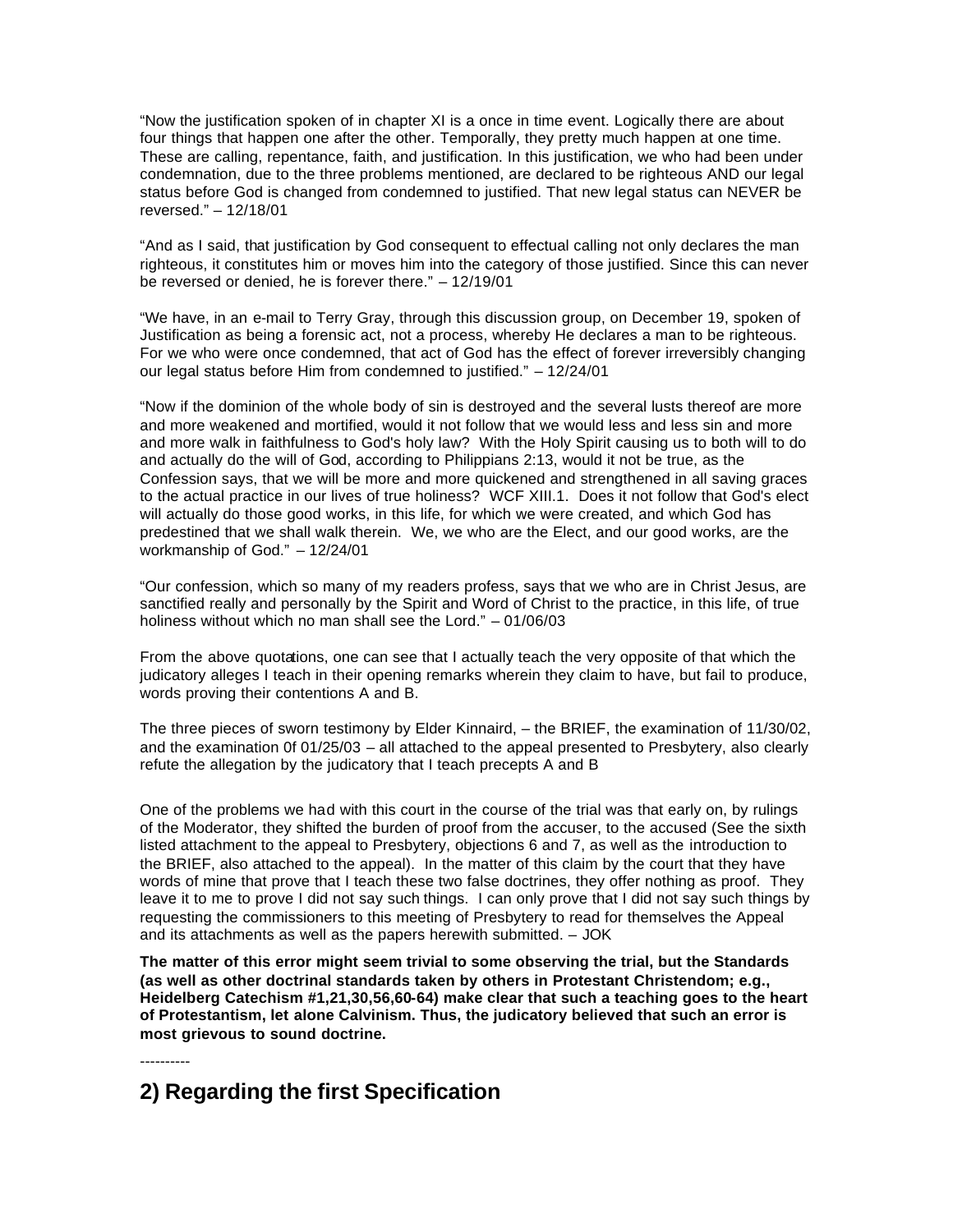**Quotes were taken from Elder Kinnaird's** *Personal Declaration and Theological Statements:*

**The first statement was made, ". . . Neither the imputation of the righteousness of Christ, which all Christians receive at justification ...can suffice for that purpose . [i.e., the "purpose" is stated to be "fully conformed to the image of Christ in true and personal righteousness and holiness," as written in the prior sentence]. This statement the judicatory found very troubling, as the statement on face value is denigrating the finished work of the Lord Jesus Christ on behalf of His people.**

Remark – It should be noted clearly, at this point that it is not the work of Christ of which I say that it can not suffice for conforming us to the righteousness of Christ. It is the imputation, or crediting of that work, that cannot suffice for that particular purpose. Indeed, it is right here that the issue comes to focus. Does the crediting of an alien righteousness to us make us really and personally righteous in justification or is it the infusion of grace in sanctification, continuing what began at regeneration and which will culminate at glorification, that makes us really and personally righteous and fully conformed to the image of the Son in eternity future? The Scripture, our confessional standards, and I say that in justification we, personally and truly, are credited with an alien righteousness – that of Christ's active and passive obedience. The three of us say that in regeneration, sanctification, and glorification, we are changed, really and personally, such that we will then have as our very own, as a result of a gift of pure grace, a righteousness in which we are conformed to the image of Christ. That I say this will be clear if you read my Theological Statements, e-mails, and BRIEF. - JOK

**Cf. WCF "On Justification," 11, 1 to 3:**

**I. Those whom God effectually calleth, he also freely justifieth: not by infusing righteousness into them, but by pardoning their sins, and by accounting and accepting their persons as righteous: not for anything wrought in them, or done by them, but for Christ's sake alone; nor by imputing faith itself, the act of believing, or any other evangelical obedience to them, as their righteousness; but by imputing the obedience and satisfaction of Christ unto them, they receiving and resting on him and his righteousness, by faith; which faith they have not of themselves, it is the gift of God.** 

**II. Faith, thus receiving and resting on Christ and his righteousness, is the alone instrument of justification: yet is it not alone in the person justified, but is ever accompanied with all other saving graces, and is no dead faith, but worketh by love.**

**III. Christ, by his obedience and death, did fully discharge the debt of all those that are thus justified, and did make a proper, real, and full satisfaction to hisFather's justice in their behalf. Yet, inasmuch as he was given by the Father for them; and his obedience and satisfaction accepted in their stead; and both, freely, not for anything in them; their justification is only of free grace; that both the exact justice and rich grace of God might be glorified in the justification of sinners.**

**The above underlined portions exclude the contribution of the believer's works. They explicitly speak of Christ's work "alone," His obedience and satisfaction and righteousness; His FULL discharge of our debt, His proper, real, and FULL satisfaction of the Father's justice.**

Remark – Yes, indeed. The works of a Christian are fully excluded from justification. This writer never said otherwise – not even once - in forty-seven years of Christian testimony. JOK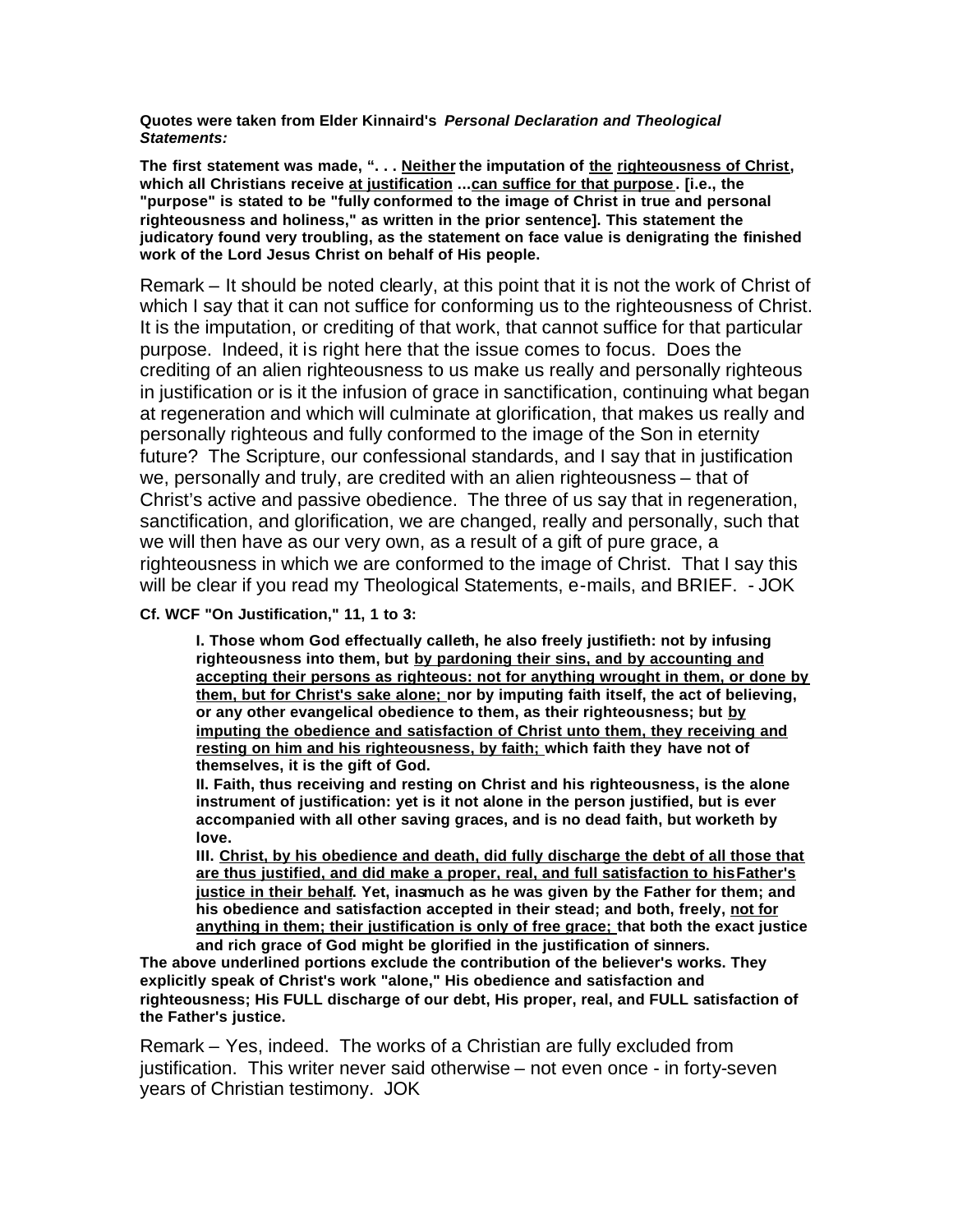## **Elder Kinnaird's quote continues, "If we are to be conformed to his [Christ's] image, we too must have a real and personal righteousness." This statement gives the impression that Christ's work and death are insufficient, since His work cannot "suffice" to pay for His people's salvation.**

Remark – Again, I repeat. I did not say that Christ's "work cannot suffice to pay for His people's salvation." I have everywhere said that only His work can suffice to merit salvation -Regeneration, Justification, Adoption, Sanctification, Glorification. The court is confusing the finished work of Christ that forms the sole ground of salvation with the on-going work of Christ's Spirit that forms us fit for dwelling with God. Justification is applied by imputation. Sanctification is applied by an infusion of grace. Further, they confuse sanctification with justification. When I am talking about the imputation of the work of Christ as not applying the effects of regenerationsanctification-glorification, they quote the section on justification to me. JOK

#### **Note: The word "suffice" is a particularly poor nomenclature in Elder Kinnaird's**  *Declaration...* **(no matter what point Elder Kinnaird is trying to make), since Webster's defines "suffice" as: "to meet or satisfy a need" or "to be enough for." The judicatory considered it a great error in teaching that Christ's work for our salvation does not "suffice" in a particular area.**

Remark - The court keeps repeating a falsehood about what I said. It is no wonder that they reach a false conclusion in what they say below. But I need to return to the question about my use of the word suffice – how I used the word and what the word, as used, means. There are two misconceptions concerning what is being said here. First, it is not being said that the righteousness of Christ can not suffice for the purpose; rather it is said that the *imputation* of that righteousness can not suffice for the purpose. Secondly, some are making a double mistake of reading the phrase as saying the righteousness of Christ is insufficient for the purpose. However, not only does the word *[not] suffice* not refer to the righteousness of Christ, it does not speak to the question of quality. As used in Elder Kinnaird's statement the word *suffice* refers to *function*. Among the many definitions of the word *suffice* found in Webster's New Universal Unabridged Dictionary are these: *to answer the purpose or requirements of* and *to meet the needs of*. What is needed by the sinner in order that he might be conformed to the image of Christ is a restoration of his nature so that he is no longer by nature a sinner. The purpose of regenerationsanctification-glorification is to change that nature and conform the former sinner into person suitable to be a brother of Christ having a real and personal righteousness (as opposed to an alien imputed righteousness). Regeneration-sanctification-glorification answers that purpose and meets that need; imputation does not. It requires an infusion of grace; not an imputation. However, the righteous active and passive obedience of Christ remains the sole meritorious ground of the sinner's regeneration-sanctification-glorification. – JOK

**To make the statement is then to countenance the law-abiding works of believers as making up, by their own efforts, what is lacking in Christ's work for their salvation and thereby securing their own salvation. This wrongly adds the element of the believers' own works as the necessary condition to be pronounced righteous on the Day of Judgment.**

**Elder Kinnaird's "real and personal righteousness" is presented as something additional in some way; and it is not clearly stated in** *what* **way.** 

Remark – Sanctification, in which grace is infused to produce a real and personal righteousness, IS IN ADDITION TO justification, in which the active and passive obedience of Christ are credited to our account for the forgiveness of sin. Is that not clear in our creeds? It certainly is clear in my teaching. JOK

**The righteousness that the believer depends on is** *always* **Christ's,**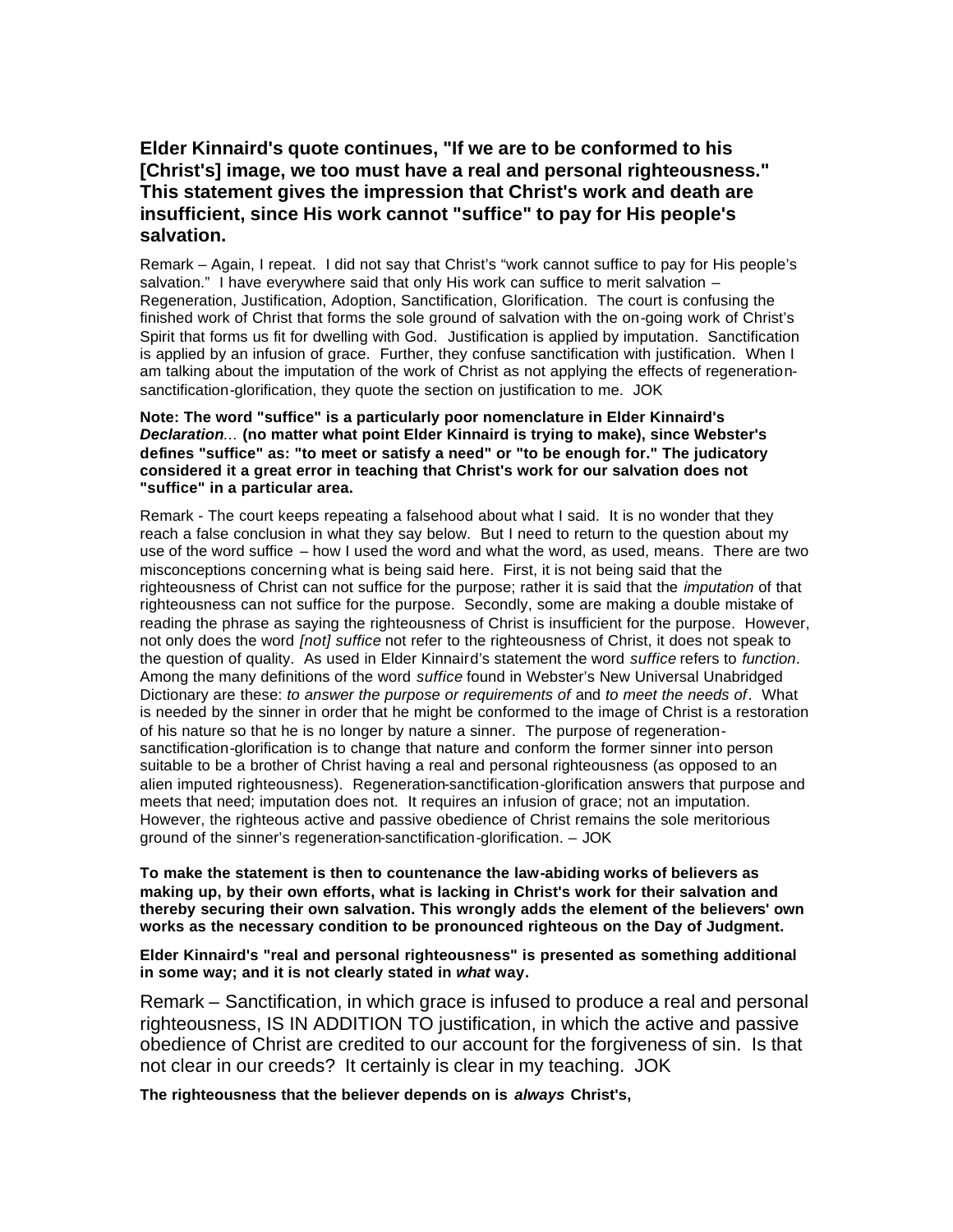Remark – Yes, indeed. It is His righteousness we depend on; also, it is in hope of a real and personal righteousness (as distinct from an alien righteousness imputed to us—really and personally ours) that we await our deliverance. In justification the reality of the righteousness of Christ's active and passive obedience becomes personally ours. In regeneration, sanctification and glorification our nature is changed such that it becomes righteous as God's righteousness is infused in us. JOK

### **whether imputed in Justification or imparted in Sanctification, and is always "accounted" and "accepted"** *as if* **it was our real and personal righteousness (cf. 2 Cor. 5:21, WLC, #72). Elder Kinnaird's statements, are erroneous distortions of clear biblical teaching.**

Remark – The court makes a serious theological error here. It is not the righteousness of Christ, neither his attribute of righteousness nor the righteousness of his obedience, that is imparted in sanctification. And it is not "*as if it was our real and personal righteousness*"; it *IS* our real and personal righteousness. It is our righteousness that is produced, by the infusion of grace, in sanctification (with regeneration and glorification). It is of Christ and it is by a work of the Holy Spirit, but we come to possess it and it is ours. We are by God's grace, through faith, transformed from sinful man to righteous sons of God, brothers with Christ, heirs fit for the Kingdom our Father gives us. YES, I teach this, as does the Scripture and our Confession and Catechisms. JOK

**A second quote taken from Elder Kinnalrd's** *Declaration . . . says,* **'It is those who obey the law who will be declared righteous on that Day of Judgement." This quote is taken from his section subtitled "The Final Judgement." However, this statement (cited with WCF 33,1 &2, Romans 2:1-16) is not couched with the balance of teaching that the WCF does, by clarifying that the deciding factor for being denied entrance into everlasting life is to "obey not the gospel of Jesus Christ" (WCF 33,2).** 

Remark - There is an unjustified leap here. Yes, the Confession says that those who "obey not the gospel…" are denied entrance. But I was speaking of those who are NOT DENIED ENTRANCE. Of these, the Scripture says, "*It is those who obey the law who will be declared righteous*" and the Confession says that they will "*receive according to what they have done in the body, whether good or evil. The end of God's appointing this day is for the manifestation of the glory of his mercy, in the eternal salvation of the elect…For then shall the righteous go into everlasting life…*", and our Larger Catechism says, "*At the day of judgment, the righteous, being caught up to Christ in the clouds, shall be set on his right hand, and there openly acknowledged and acquitted…"* In other words, there is a deciding factor for being granted entrance. And that is that they have been not only justified, but sanctified as well. And there is evidence of that sanctification, in this life, as they walk, though not perfectly, with God. As Ezekiel says, "*A new heart also will I give you, and a new spirit will I put within you: and I will take away the stony heart out of your flesh, and I will give you an heart of flesh. And I will put my spirit within you, and cause you to walk in my statutes, and ye shall keep my judgments, and do them."* (Ezekiel 36:26- 27) JOK

#### **Elder Kinnalrd's statement appears to attribute the Christian's sanctification ("doing good" and "perseverance") as the deciding factor, thus gravely confusing justification and sanctification; AND to teach, effectively, a doctrine of justification of faith and works.**

Remark - No, I do not teach that sanctification is the deciding factor. In the sense being used here by the court, I teach that justification and sanctification, along with adoption, are the deciding factors. Of course the ultimate deciding factor has been the grace of God whereby we were elect and called in Christ, the sole meritorious basis of which is the work of Christ, and the alone instrument of application of which is faith. JOK

**Colossians 1:12-14 speaks of how the Father "has qualified" believers to share in a**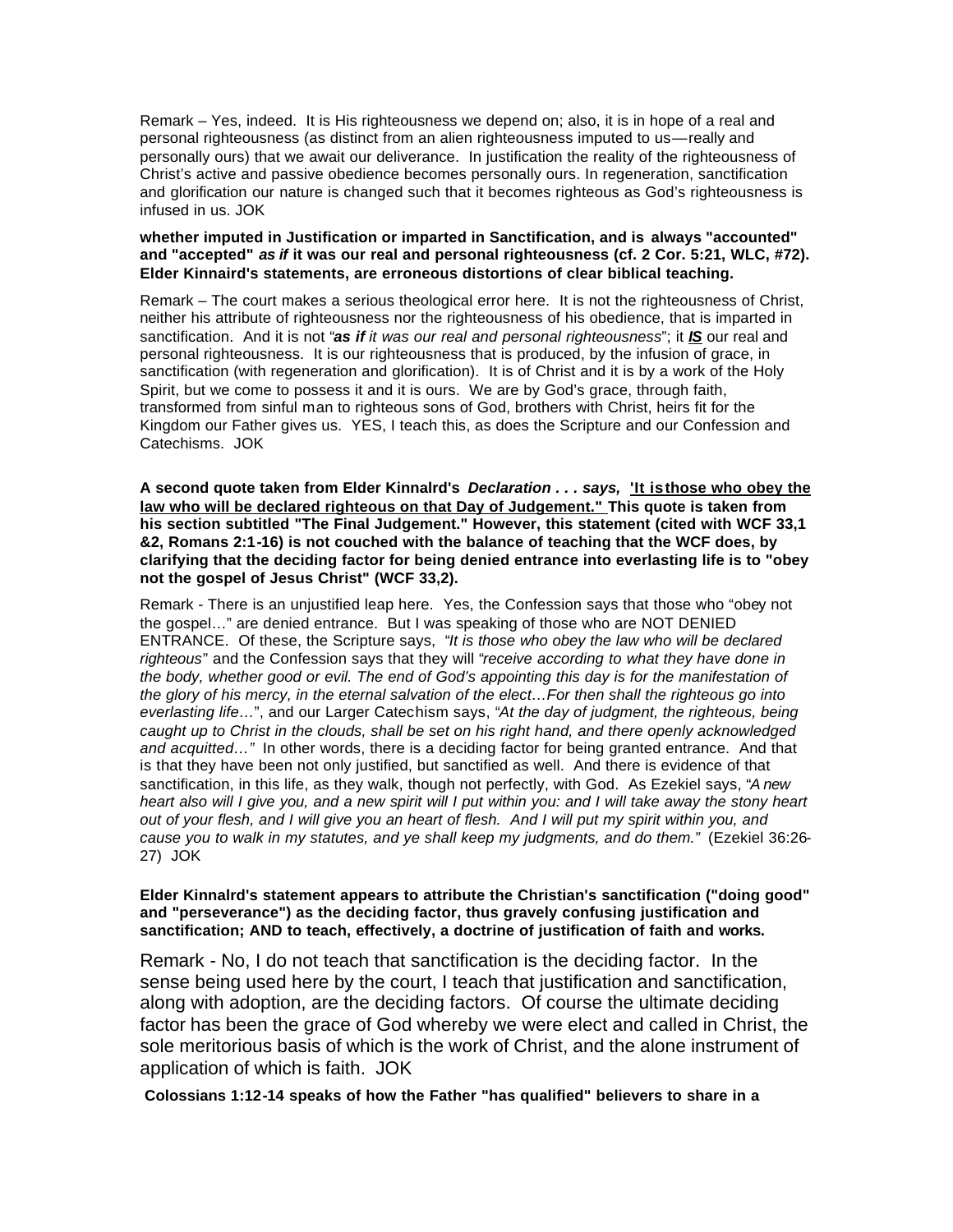**heavenly inheritance. How? Through the Son, in whom we have redemption, the forgiveness of sins. Our "qualification" is by the Son's redemptive-forgiving work on the Cross (cf. vss. 20-22), not the sanctifying work of the Spirit. To use John Murray's words, it is the "redemption accomplished" part of our salvation through Christ which** *qualifies* **us for Judgment Day -- NOT the "redemption applied" part of our salvation through the Holy Spirit. [note chapter 3, "The Perfection of the Atonement," in his** *Redemption Accomplished and Applied* **]**

Remark – See my Counsel's answer to the court in Paper 2 (point 7) submitted herewith. JOK

A Further Remark – The judicatory sets up a false dichotomy and, with it, makes a very troubling statement when they write, "Our 'qualification' is by the Son's redemptive-forgiving work on the Cross (cf. vv. 20-22), not the sanctifying work of the Spirit." First, to set the Son's redemptive work over against the sanctifying work of the Holy Spirit as if it was either one or the other that "qualifies" us is a false dichotomy. Further, the judicatory overlooks the fact that the Son has not only a redemptive-forgiving work; he also has a redemptive-restoring work. He not only atoned for our sin on the cross – the redemptive-forgiving work; he also through his perfect meritorious active and passive obedience earned for his people the gift of the Holy Spirit to sanctify them – the redemptive-restorative work.

What is also troubling is their vague use of the word "qualification." It is not immediately clear if they mean by that word that which is the meritorious basis of our salvation – the work of Christ; or do they mean that which applies to us. The next sentence, though setting forth false doctrine (as ably set forth in Mr. Tyson's document, Paper 2) does define what they mean by "our qualification." They mean the work of Christ. In this sense we would agree, the work of Christ is the alone meritorious basis and qualification of our entire salvation. However, had they meant that which happens to us to qualify us. Then the proper answer to what qualifies us is, along with all other benefits of salvation, our justification-forgiveness and our sanctification-restoration. That is why the sentence is such a false dichotomy. It sets the accomplishment of the redemptiveforgiving work of Christ over against the application by the Holy Spirit of the redemptiverestorative work of Christ. Our Confessional documents and Scripture tell us of the accomplishment of Salvation by Christ meriting both of the more obvious aspects of our salvation - the redemptive -forgiveness and the redemptive-restorative, as well as all other saving graces. Our documents and Scripture likewise teach us of the application of these two prominent aspects of our salvation – the redemptive-forgiving in justification and the redemptive-restorative in sanctification (along with regeneration and glorification). Teaching all of these truths is faithful to the OPC's confessional posture and is not heresy. To not teach any one of them would be to be less than faithful to the gospel and to our subscription vows.- JOK

## **\* The judicatory voted 4 to 1 (Watson) to find Mr. Kinnaird guilty regarding Specification 1.**

# **3) Regarding the second Specification**

**Quotes were taken from a sermon by Elder Kinnaird entitled, "Though the Waters Roar and the Mountains Quake:"**

**"Thus we rightly conclude that those inside the city are those who have kept the law of God and those only," (referring to Revelation 19:8)** 

**and** 

**----------**

**"... the decision ... made on that great day of judgement [is] in accordance with what you have done in this life." (referring to Romans 2: 6-8 and Revelation 22:12).**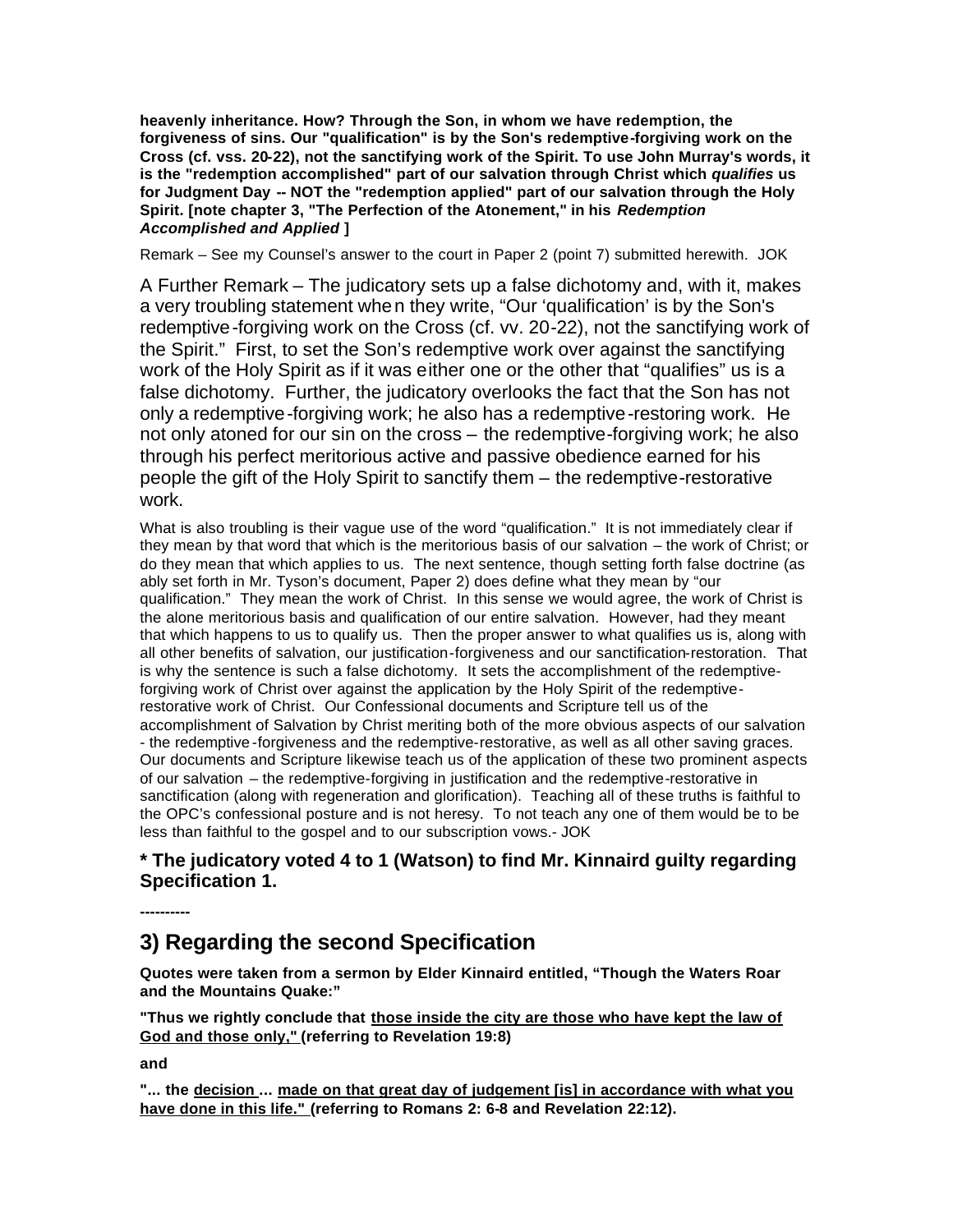**These statements are contrary to the statements made in WCF 8,5, which speaks "Of Christ the Mediator"** 

**V. The Lord Jesus, by his perfect obedience, and sacrifice of himself, which he, through the eternal Spirit, once offered up unto God, hath fully satisfied the justice of his Father; and purchased, not only reconciliation, but an everlasting inheritance in the kingdom of heaven for all those whom the Father hath given unto him.**

**One Scripture verse cited at WCF 8,5 is Hebrews 10:4, "because by one sacrifice he has made perfect forever those who are being made holy." Again, Christ's work is exalted, not someone else's.**

Remark – The court quotes WCF VIII:5, but did they grasp the impact of the words, "not only reconciliation, but an everlasting inheritance in the kingdom of heaven." In other words, not just reconciliation, not just justification. Chapter VIII starts by saying that the purpose of the mediatorship of Christ is that his people might "*be by him in time redeemed, called, justified, sanctified, and glorified*" (section 1). The end of His mediatorship being, according to section 8, "*To all those for whom Christ hath purchased redemption, he doth certainly and effectually apply and communicate the same; making intercession for them, and revealing unto them, in and by the Word, the mysteries of salvation; effectually persuading them by his Spirit to believe and obey*." The fact that Christians walk in obedience in this life does not deny the mediatorship of Christ – it confirms it for all to see. And thus the judgement will be in accord with (not because of, nor on account of, nor on the basis of) it – the obedience of the Christian in this life, as the fruit and evidence of faith. JOK

**Yes, Elder Kinnaird's sermon later says salvation is found in no one else than Christ (here he quotes Acts 4:12, and Romans 10:9,11,13). However, the statements in question appear wholly gratuitous and without a needed Scriptural balance, that the Christian's keeping of the law and his deeds are only accepted because they are "in Christ;" cf. WCF 16,2 & 6. And also these statements are without the Scriptural balance that Christ perfectly fulfilled and kept the law for us, in our place:**... **the virtue, efficacy, and benefits thereof [of Christ's work of redemption] were communicated unto the elect (WCF 8,6); also cf. WCF 8,4-5, and 11,3; and WLC #71-73.**

Remark – See my counsel's answer to the court's accusation of gratuitousness in Paper 2 (points 8 and 10) submitted herewith - JOK

**Without this balance that continually points us to Christ's perfect work on behalf of his people, Elder Kinnaird's statements confound and confuse the doctrines of justification and sanctification: thus effectively teaching a doctrine of faith and works.**

**\* The judicatory voted 5 to 0 to find Mr Kinnaird guilty regarding Specification 2.**

## **4) Regarding the third Specification**

**Quotes were taken from postings on a** *Yahoo***! Internet chat room:**

**'These good works are a required condition if we would stand in the Day of Judgement and they are supplied by God to all His people. Every description of the Judgement events speak of these good works. Without them, no one will see God. Our God is not unjust ......**

**and**

**----------**

**'Who are these people who thus benefit - who stand on the Day of Judgement? They are those who obey the law who will be declared righteous."**

**In Elder Kinnalrd's posting, immediately prior to the first quote, he is referring to Hebrews 12:14, and says:**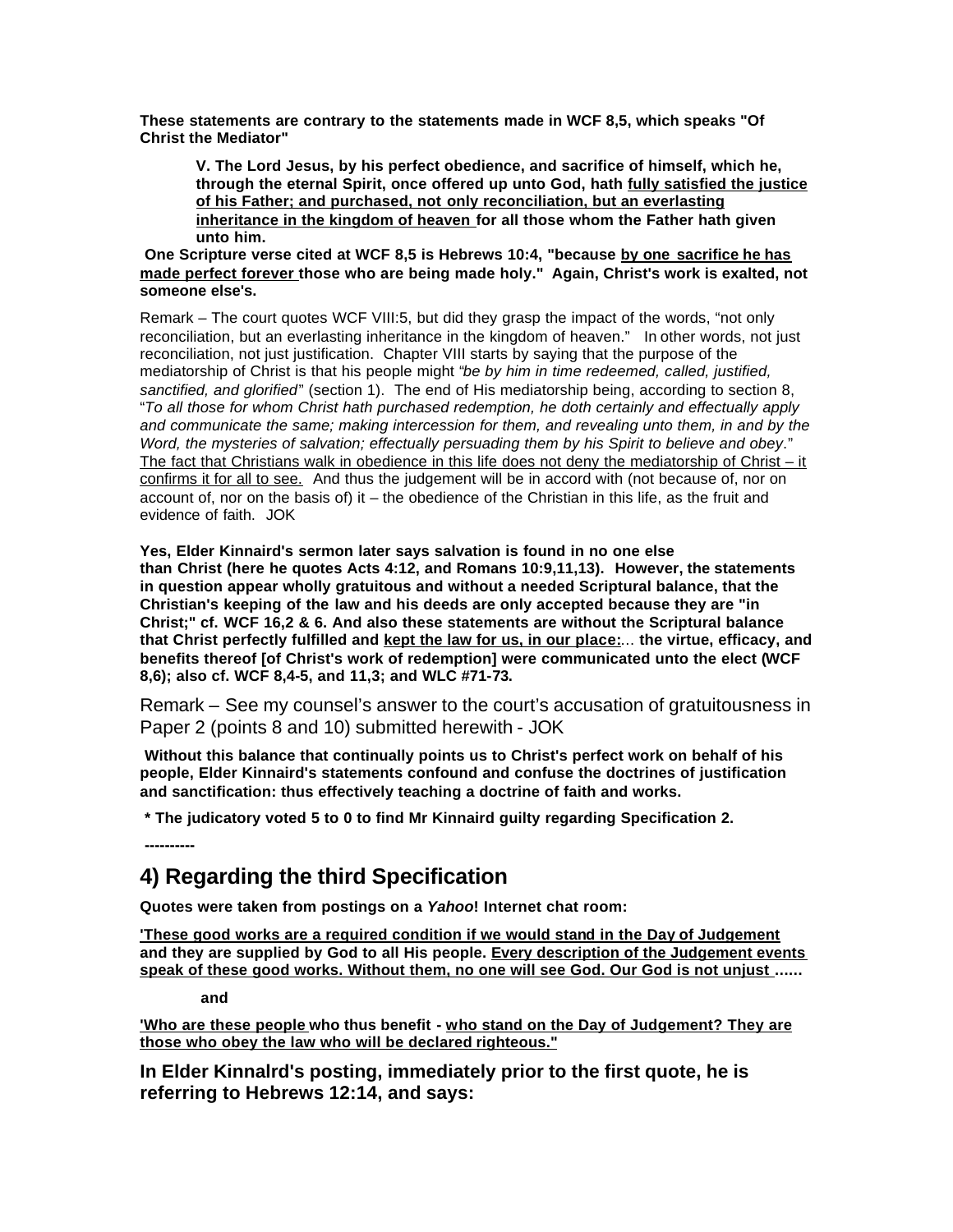**"God has provided not only justification from the guilt of sin, he has also, for all those begotten from above by the seed of God, provided that holiness without which no one will see the Lord. Hebrews 12:14."**

**But in the next sentence Elder Kinnaird equates "holiness" with "good works," and "no one will see the Lord" with "the Day of Judgement."**

Remark – That is hardly a true statement. That paragraph starts with the phrase, "Now as to Works and Judgement." Then I proceed to discuss the good works of a Christian. Then I allude to Hebrews 12:14. Then I say, to conclude the paragraph, "These good works are a required condition if we would stand in the Day of Judgement and they are supplied by God to all His people." The good works I am referring to are the good works I have been discussing in the whole paragraph. Holiness in a person always produces good works. I do not equate "holiness" with "good works". Nor do I equate "no one will see the Lord" with "the Day of Judgement." But I can confidentially, and regretably, tell you, that if you do not stand in the Day of Judgement, you will not see the Lord in eternity. JOK

 **The judicatory saw this as a presumptuous exegesis of the verse: biased, and in error. The WCF "On Sanctification," 13,1, cites Hebrews 12:14:** 

**l. They, who are once effectually called, and regenerated, having a new heart, and a new spirit created in them, are further sanctified, really and personally, through the virtue of Christ's death and resurrection, by his Word and Spirit dwelling in them: the dominion of the whole body of sin is destroyed, and the several lusts thereof are more and more weakened and mortified; and they more and more quickened and strengthened in all saving graces, to the practice of true holiness, without which no man shall see the Lord.**

**The WCF quotes Hebrews 12:14 with the idea that sanctification, progressively in the life of the Christian, is of necessity. However, sanctification in the Westminster Standards is always portrayed as imperfect; cf. WCF 13,2.3:**

**11. This sanctification is throughout, in the whole man: yet imperfect in this life, there abiding still some remnants of corruption in every part; whence ariseth a continual and irreconcilable war, the flesh lusting against the Spirit, and the Spirit against the flesh.**

**Ill. In which war, although the remaining corruption, for a time, may much prevail; yet, through the continual supply of strength from the sanctifying Spirit of Christ, the regenerate part doth overcome; and so, the saints grow in grace**  *perfecting* **holiness in the fear of God.**

**How could imperfect sanctification (imperfect** *because of* **our remaining sin), with its attempts at good works and law-keeping, be how we "stand on Judgment Day?"**

Remark – The court insists on twisting my words and putting words and thoughts into my work that is not there. I did not say, "How we stand…" I said, "if we would stand." I quote that paragraph as follows: "*Now as to Works and Judgement. The good works of a Christian are in fact good. That is not to say that they are not tainted with sin. It is to say they are the work of God's Holy Spirit in us and they are thereby good. They merit nothing. They are but our duty. We who rest in faith in Christ are the beneficiaries of His grace whereby He again supplies that which he requires for our salvation. We are God's workmanship, created to do the good works which He has before ordained that we should do. By these good works we glorify God, something the Old Testament Jews did not do. They claimed before the world to be God's people, but they disobeyed God just like those around them who had no part in the covenant. They brought dishonor to God's name. But God said, no more. I will cause my people to glorify my name by giving them the Holy Spirit in their hearts causing them to walk in righteousness obeying the law of God which I will write in their hearts. Read about it in Jeremiah 31 and Ezekiel 36. That's the new covenant of which Jesus Christ is the mediator in this day and age – as opposed to those who teach that these promises are for, or mostly for, a future messianic golden age. They are for us, now and here. Read of it in Hebrews 8 through 10, noting especially 8:6 through 8:13. God*